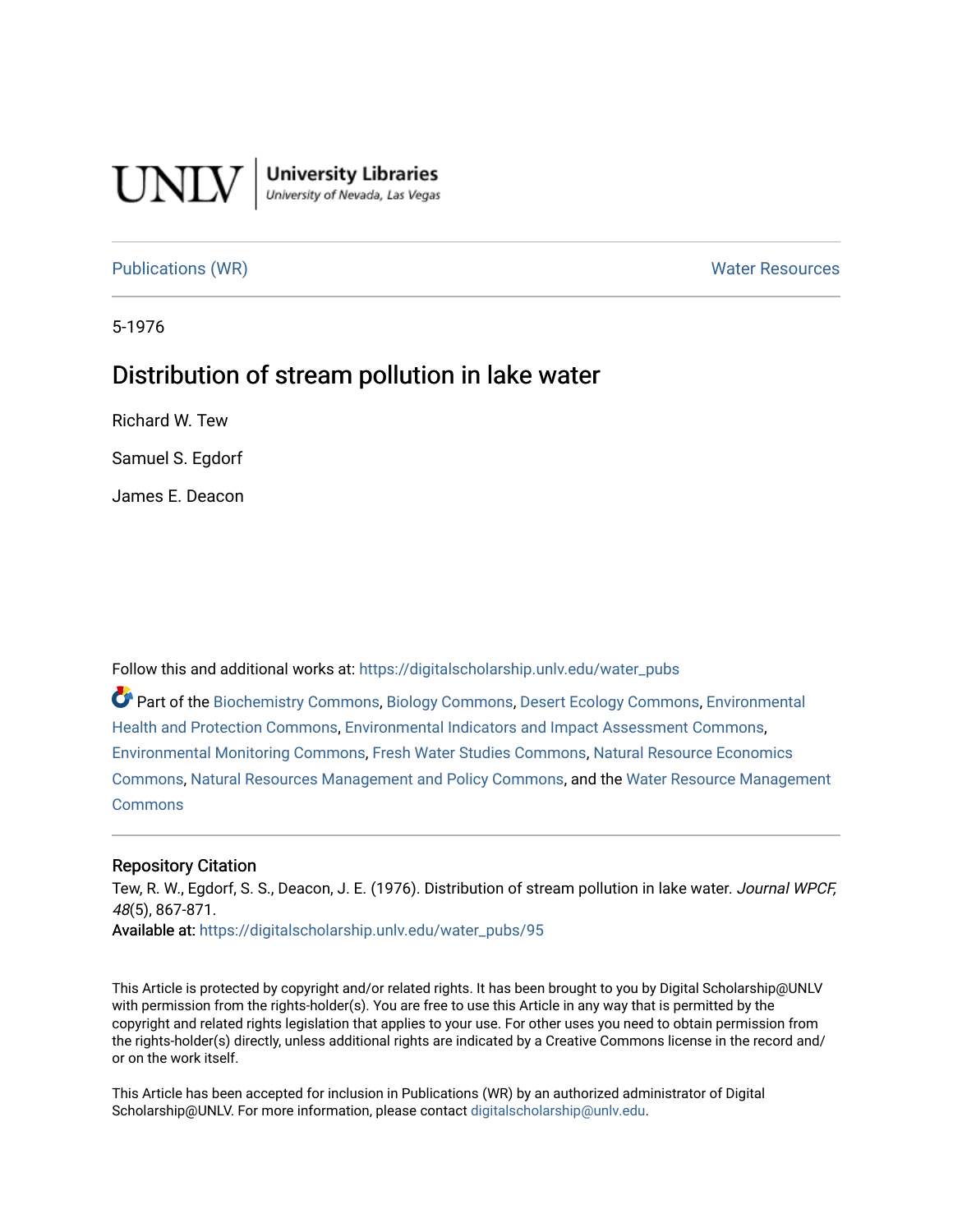haun Rd., Pearl

toring of the the Environmental ol. Methods for the d., ASTM STP 528, and Materials, 46

**Especially Diatoms,** 'ater Quality." Biol. aent of Water Qual., Soc. for Testing and

1 the Assessment of Methods for the Asl., ASTM STP 528, and Materials, 61

the Examination of 13th Ed., Amer. Vashington, D. C.

f Some Variables on oratory Analyses in ons Training Manual, 'A. Cincinnati, Ohio,

zical Inhibition Test-Methods for the Asal., ASTM STP 528. ; and Materials, 221

aous Flow Bioassays Procedures and Is for the Asal: ASTM STP 528, *z* and Materials, 117

ment of Fish Flesh Biol. Methods for the ual., ASTM STP 528, g and Materials, 178

# **Distribution of stream pollution in** lake water

RICHARD W. TEW, SAMUEL S. EGDORF, AND JAMES E. DEACON

W ASTEWATER EFFLUENT-LADEN WATERS from Las Vegas Wash (Lvw) form a density current that may be detected in Boulder Basin of Lake Mead at considerable distances from the wash estuary.<sup>1</sup> This led to the suspicion that water from the inflowing stream [40 mgd (1.5  $\times$  10<sup>5</sup> cu m/day)] might not be rapidly diluted in the enormous volume of the lake [19 mil acre-ft  $(2.3 \times 10^{10} \text{ cu m})$ ], but might persist as a recognizable entity to the vicinity of the intake of a major water source for populous Clark County, Nev.

Because of the detection sensitivity implicit in the use of bacteria as tracers, the signal amplification factor inherent in their growth on media, and precedent in work on streams  $2-4$  and air,<sup>5</sup> it was decided to investigate the possibility that they might be used to study the practical problem under consideration.

Ideally, certain thermophilic spore-forming bacteria may be deliberately added as tracers.<sup>6</sup> The next best choice would be a mesophilic spore former (such as Bacillus subtilis var. niger), and a third alternative would be naturally occurring populations of bacteria indigenous to LVW. The last alternative was adopted because of the health hazards (though slight) inherent in adding large numbers of spores to the environment under investigation.

The development of an experimental plan for use of indigenous Lvw bacteria as tracers was guided by four precepts:

1. The tracer should be indigenous to the wash but not to the lake.

2. It should be present only intermittently in the wash. For this reason, the use of coliforms as a group did not seem to be indicated, because prior experience showed their continuous presence.

3. The tracer should not be present in other water sources tributary to the lake. Fortunately, Boulder Basin receives water of other continuous, contributing streams (Colorado and Virgin Rivers) as a combined flow through Boulder Canyon, and Anderson and Pritchard's data<sup>7</sup> showed that the influence of this influx would be confined to certain regions of the waters of Boulder Basin, changing in a predictable way depending on the time of the year. Examination of their results indicated that concurrent sampling of Boulder Canyon and Lyw might not be necessary.

4. The tracer (signal) should be easily recognizable and present in significant enough numbers to be detected in the lake bacterial population (noise) after dilution. Although a rough estimate of 10<sup>4</sup> to 10<sup>5</sup> bacteria/ml Lvw water could be used to calculate numbers entering the lake per unit time, the influence of factors affecting dilution [lower limit of lake epilimnion at 10 m, cosedimentation with particulates, dissipation of the density current, lake dilution rate, organism survival (death or growth), and sampling frequency] made distribution estimates very tenuous and implied that empirical determination would be necessary.

Obviously, quantitative or even qualitative values for any of these factors could not be predetermined. This necessitated a factorial experimental plan in which their influence could be discerned in a matrix of organism distributions by sampling station location, depth, and time.

### **METHODS**

Sampling stations were located (Figure 1) in Lvw (Station 1), between the Lvw estuary and the water system's inlet (Sta-

-Vol. 48, No. 5, May 1976 867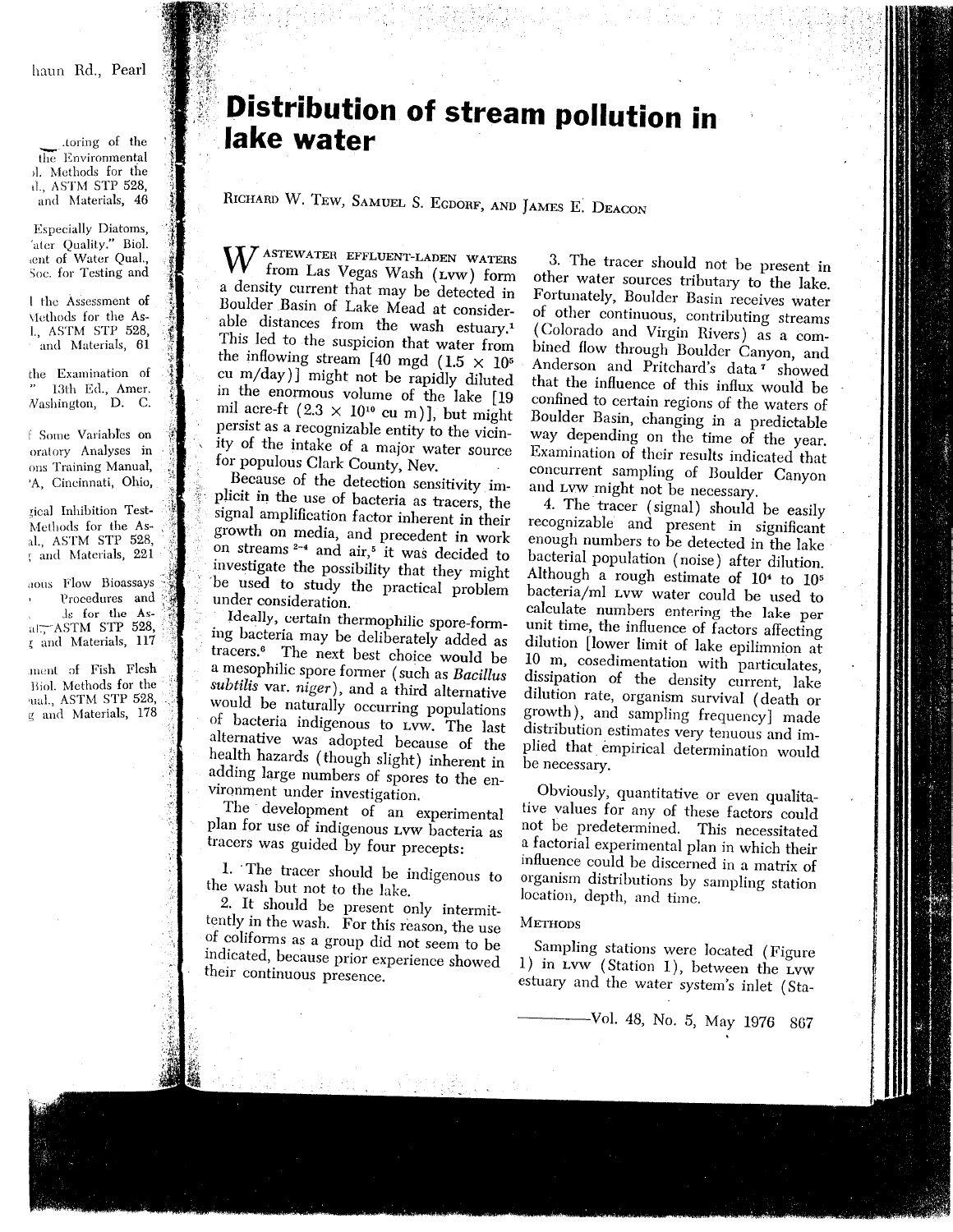

FIGURE 1.—Location of sampling stations in Las Vegas Wash and Boulder Basin, Lake Mead.

tion 2), and at the water system's inlet (Station 3). Statistically valid<sup>8</sup> samples were taken from the surface at Station 1 and.at 10-m intervals at Stations 2 and 3 with a van Dorn bottle sanitized with 50:50 ethyl alcohol:acetone and removed to the laboratory, where initial steps in culturing were performed within 6 hr of collection. Sampling dates were May 24, June 10 and 24, and July 12, 1974.

Total counts were performed according to standard membrane filter procedures,<sup>6</sup> except that 0.1 percent peptone water was used as a diluent.10 Enumeration of colonies and determination of percentage distributions of organisms according to colonial morphology and color were done after 5 days incubation at 25°C.

Colonies representing each population component were transferred to tryptone glucose-extract slants, and an oxidase test

ion 2), and at the water system's inlet was performed<sup>11</sup> to eliminate enteries.<br>
(Station 3). Statioically valid<sup>8</sup> samples Oxidas-positive isolates and oxidas-negative enteries.<br>
(Station 3). Stational tive yellow or or

and spatial d units was then at .Station 1 on of the sampling Station 1 befoj Units fulfilling sumed to be 1 to LVW.

Isolate Qualifyin as Tra

H J

N

 $\mathbf{P}$ 

M M

J»

Tur

Jun

AA

The distribut in Table I. Th, from LVW was hypolimnion at 1 a transit time of

The percentas bacteria found 1 ods may be sm; to the envirom, should be recal lonchromogens Therefore, the d; descriptors for tr units are not c properties of wa rather are given utility of the tests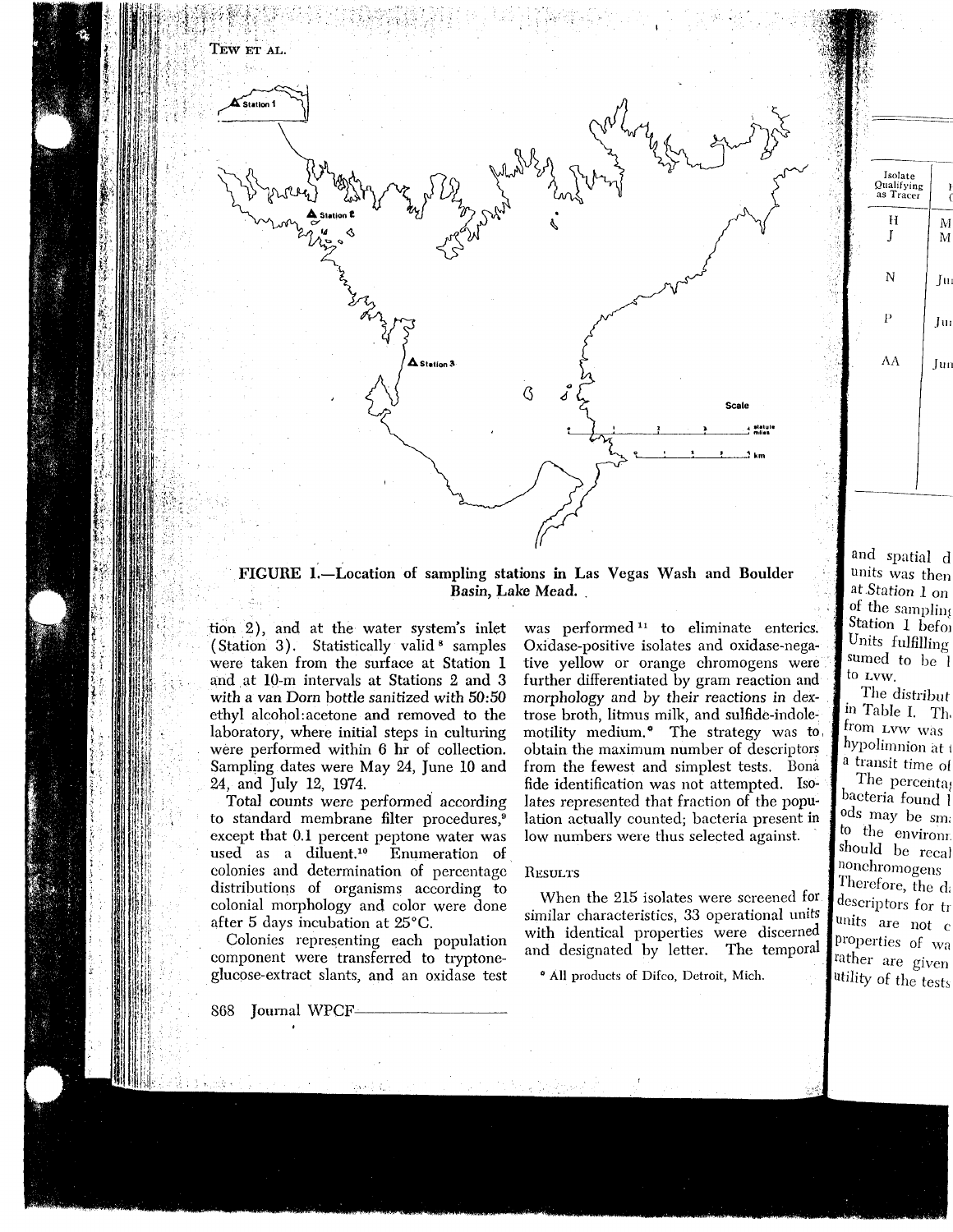POLLUTIO N DISTKIBUTIO N

| TABLE I.-Distribution of Bacterial Tracers Indigenous to |  |  |
|----------------------------------------------------------|--|--|
|                                                          |  |  |
|                                                          |  |  |
| Las Vegas Wash in Boulder Basin, Lake Mead               |  |  |

| 21 | Las Vegas Wash<br>(Station 1)      |                         |           |                                                | Boulder Basin<br>(Stations 2 and 3) |                                   |                      |                             |                                                |
|----|------------------------------------|-------------------------|-----------|------------------------------------------------|-------------------------------------|-----------------------------------|----------------------|-----------------------------|------------------------------------------------|
|    | Isolate<br>Qualifying<br>as Tracer | Date<br>Found<br>(1974) | Tracer/ml | Tracer in<br>Total Bacte-<br>rial Count $(\%)$ | Date<br>Found<br>(1974)             | Station<br>No.                    | Depth<br>(m)         | Tracer/ml                   | Tracer in<br>Total Bacte-<br>rial Count $(\%)$ |
|    | H<br>J                             | May 24<br>May 24        | 45<br>454 | 1<br>10                                        | May 24<br>May 24<br>June 24         | $\boldsymbol{2}$<br>$\frac{2}{3}$ | 20<br>30<br>$\bf{0}$ | 30<br>870<br>104            | 3<br>67<br>58                                  |
|    | N                                  | June 10                 | 110       | 5                                              | June 10                             | $\frac{2}{3}$                     | 40<br>10<br>$\bf{0}$ | 354<br>$\leq$ 1<br>$\leq$ 1 | 46<br>4                                        |
|    | $\mathbf{P}$                       | June 10                 | 110       | 5                                              | June 24                             | $\overline{c}$                    | 20<br>20             | $\overline{2}$<br>59        | $\overline{4}$<br>16                           |
|    | AA                                 | June 24                 | 5,500     | 33                                             | June 24                             | $\frac{3}{2}$                     | 50<br>30<br>10<br>20 | 398<br>124<br>465           | 34<br>10<br>48                                 |
|    |                                    |                         |           |                                                |                                     |                                   | 30<br>40<br>50       | 89<br>103<br>423<br>285     | 24<br>19<br>42                                 |
|    |                                    |                         |           |                                                | July 12                             | $\overline{2}$                    | $\bf{0}$<br>40       | 12<br>.140                  | 28<br>29<br>87                                 |
|    |                                    |                         |           |                                                |                                     | 3                                 | 30<br>40             | 210<br>670                  | 70<br>96                                       |

**I Boulder**

3 krr

cale a statut<br>Limiles

A Call Call A

u. enterics. oxidase-nega imogens were a reactio n an d n de *n* de sulfide-indole ategy was t of descriptors ;t tests. Bona tempted. Iso- .n of the popu eria present i :ted against.

re screened fo )erational units vere discerne d The temporal

t, Mich.

and spatial distribution matrix of the units was then examined for  $(a)$  presence at Station  $\overline{a}$  on any but not more than one of the sampling dates and  $(h)$  presence Station 1 before appearance of Station Units fulfilling these conditions were as sumed to be bacterial tracers indigenous to LVW.

The distribution of these tracers is give in Table I. The results suggest that water from LVW was recognizable mostly in the hypolimnion at the water systems inlet with a transit time of about 2 wk.

The percentage of the total number of bacteria found by plating or similar meth ods may be small and variable according to the environment sampled.12 Also, it should be recalled that oxidase negative nonchromogens were preselected against Therefore, the data in Table II on positive descriptors for tracers or other operational units are not claimed to represent the properties of water bacteria present, but rather are given to indicate the relative utility of the tests used. Of these pigment

# 1 ABLE 11.—Characteristics of Tracer

|                       | Tracers Having<br>Characteristic | Number of<br>OU Haying<br>Characteristic |
|-----------------------|----------------------------------|------------------------------------------|
| Gram Negative<br>Rods | H, J, P, AA                      | 24                                       |
| <b>Gram Positive</b>  |                                  |                                          |
| Rods                  | N                                | 4                                        |
| Rods with spores      |                                  | 3                                        |
| Cocci                 |                                  | $\overline{c}$                           |
| Yeast                 |                                  | $\mathbf{1}$                             |
| Pigment               |                                  |                                          |
| None                  | Н, Ј                             | 14                                       |
| Orange or yellow      | N, P, AA                         | 14                                       |
| Other                 |                                  | 5                                        |
| Dextrose              |                                  |                                          |
| Acid                  | J, N, P                          | 25                                       |
| Gas                   | J                                | 5.                                       |
| No acid or gas        | H, AA                            | 8                                        |
| <b>SIM</b>            |                                  |                                          |
| $H_2S$                |                                  | 5                                        |
| Indole                |                                  | 5                                        |
| Motile                | All                              | 29                                       |
| Litmus Milk           |                                  |                                          |
| Unchanged             | P                                | 7                                        |
| Acid                  | J, N                             | 14                                       |
| Proteolyzed           |                                  | 14                                       |
| Alkaline              | H, AA                            | 12                                       |
|                       |                                  |                                          |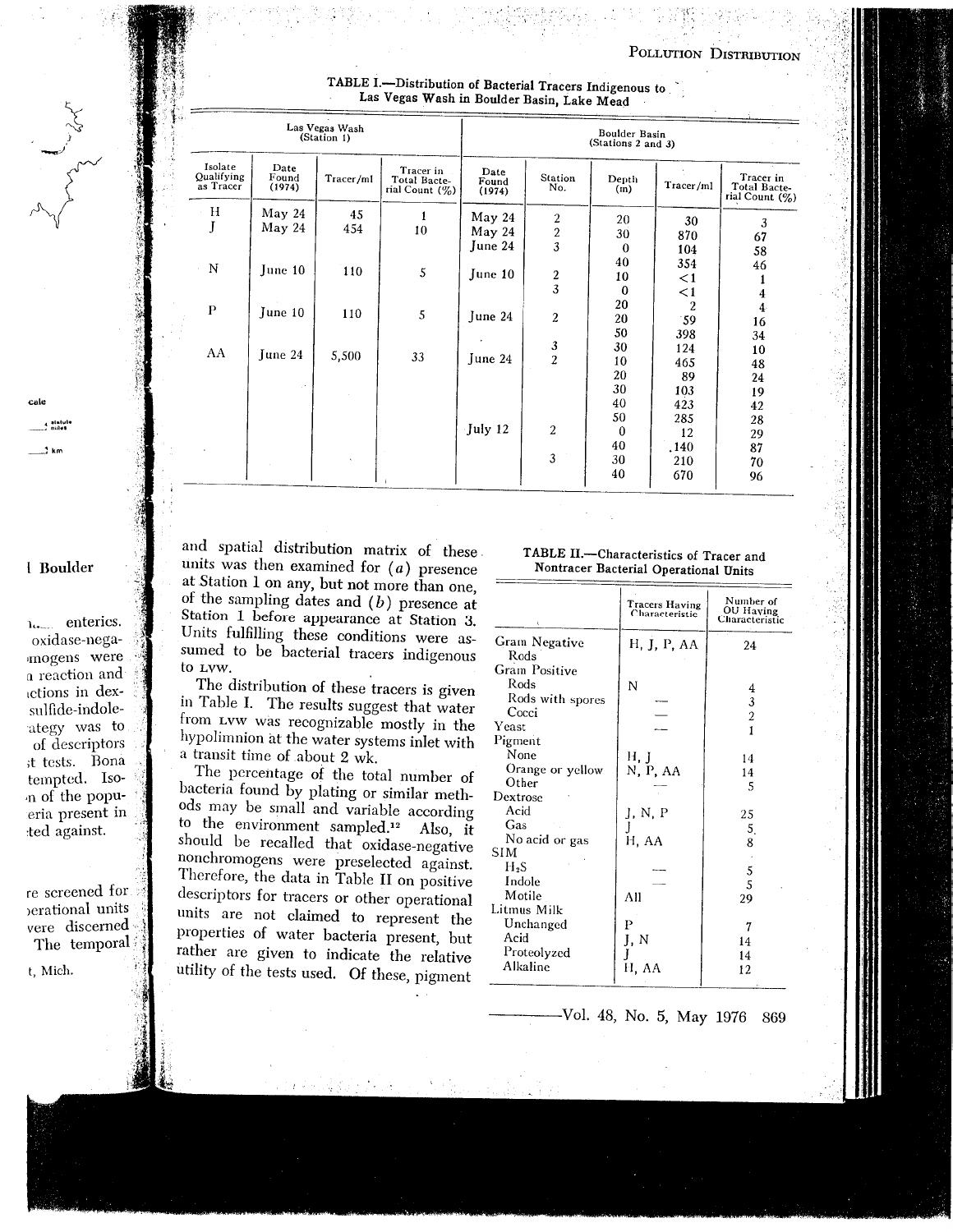### **TE W E T AL.**

an d reactions i n litmus mil k were the most useful an d motilit y the least.

#### DISCUSSION AND CONCLUSIONS

The dat a indicate that bacteria appear in g sporadicall y i n a n inflowing strea m (alread y there) ma y be use d t o trace the  $\mathbb{N}$  distribution of the waters of the stream in |]|| those of a lake an d that th e us e of a fac torial samplin g an d assa y experimental pla n allows compliance wit h Precepts 1 an d 2 give n above.

> Tw o additional measures woul d have greatl y amplifie d the meaningfulness of the results, however. First, muc h more fre quent samplin g at Statio n 1 shoul d have bee n performe d t o determine more ade quatel y the numbers of tracers wit h time. Consider, for example, the dat a for N, P, an d H. Numbers give n for N an d P ma y have represente d the en d of a surge, those for H the beginnin g of one. More thor oug h samplin g ma y have allowe d one t o conclude, not just surmise, that LV W waters were carrie d rapidl y t o the vicinit y of Sta tio n 2 b y the densit y current, but fro m there more slowl y t o Statio n 3 b y other mechanisms.

Second, cultures of tracers an d filter sterilize d water samples shoul d have bee n ' retaine d so that deat h or growt h rates coul d be determined. The data impl y that the tracers tende d t o appear at dept h at Statio n 3, but perhaps the y just survive d longer i n the colder water of the hy polimnion.

Generally, it was ver y fortunate that total counts of samples fro m Boulder Basi n were so low; otherwise, tracers might not have bee n detectable ami d more numerous bac teria native t o the lake (Precept 4). Per haps the results reflecte d an d were greatl y aide d b y the situatio n cite d b y Rodina,<sup>13</sup> wh o observe d that platin g reveals 10 0 times fewer total bacteria present i n unpollute d tha n i n pollute d water. It has bee n know n for man y years 14 that lo w plate counts (1,00 0 t o 2,000/ml) are indicative of oligo trophy. The viable counts were i n this range; thus, Rodina's conclusio n ma y have applied. Wit h such lo w total numbers recorde d for lake samples, an d wit

87 0 Journal WPCF-

most minicant percentages of the bacterial popu-<br>material population in many lake samples consisting of tracers, it is difficult to recognize any<br>opear-<br>standard membrane site index to recognize any standard membrane filt n i n man y lake samples consistin g of tracers, it is difficult t o recognize an y organisms as indigenous t o the lake b y standar d membrane filter methods. Boulder Canyo n input was not sample d or assaye d (Precept 3). Also, however, penetratio n of the tracers t o Statio n 3 forme d a recog nizable pattern; whe n suc h a patter n exists it ma y be desirable but not absolutel y necessar y t o assa y all inflows.

3. Rud  $t<sub>h</sub>$  $P_i$ **Sc**  $V(t)$ ea.  $(1)$ 4. Jorda Ba Jou 5. Grego bor  $Un<sub>1</sub>$  $(19)$ 6. Sattar. Mic the  $S_{\rm DOI}$ 23, 7. Anders "Phy Rept tronic 8. Paulson data

The labor involve d i n describin g popula tio n components coul d be reduce d b y addi tional preselectio n (for example, consider atio n of yello w or orange chromogens only) an d b y technical improvements suc h as replica plating, perhaps t o one or tw o media designe d t o provide descriptors of greater individual value.

The advantage of the indigenous bac terial tracer technique over the use of fluorescent dyes is not i n the relative sensi tivit y of the basic assays, but rather i n the enormous amount of tracer alread y present in the inflow.

The matrical samplin g an d assa y scheme ma y be arrange d an d manage d t o detect onl y enterin g bacterial surges of prede termine d significant magnitude.

These advantages are particularl y sig nificant whe n determinatio n of water dis tributio n int o a ver y large volume (8. 2  $\times$  10° cu m in Boulder Basin) is considered.

### **ACKNOWLEDGMENTS**

Credits. This project was part of a program, "Lake Mea d Studies," supporte d b y Wastewater Management Agency, Clar k County, Nev.

Authors. Richar d W. Tew, Samuel S., Egdorf, an d James E. Deaco n are asso ciate d wit h the Department of Biological Sciences, Universit y of Nevada, Las Vegas.

#### **REFERENCES**

- 1. Koenig, E. R., *et al.,* "Phytoplankton Succes- sions and Lake Dynamics in Las Vegas Bay, Lake Mead, Nevada." *Jour. Ariz Acad. Sci., 1,* 109 (1972).
- 2. Lin, S., *et al.,* "Bacteriological Assessment of Spoon River Quality." *Appl. Microbtol,* 28, 288 (1974).